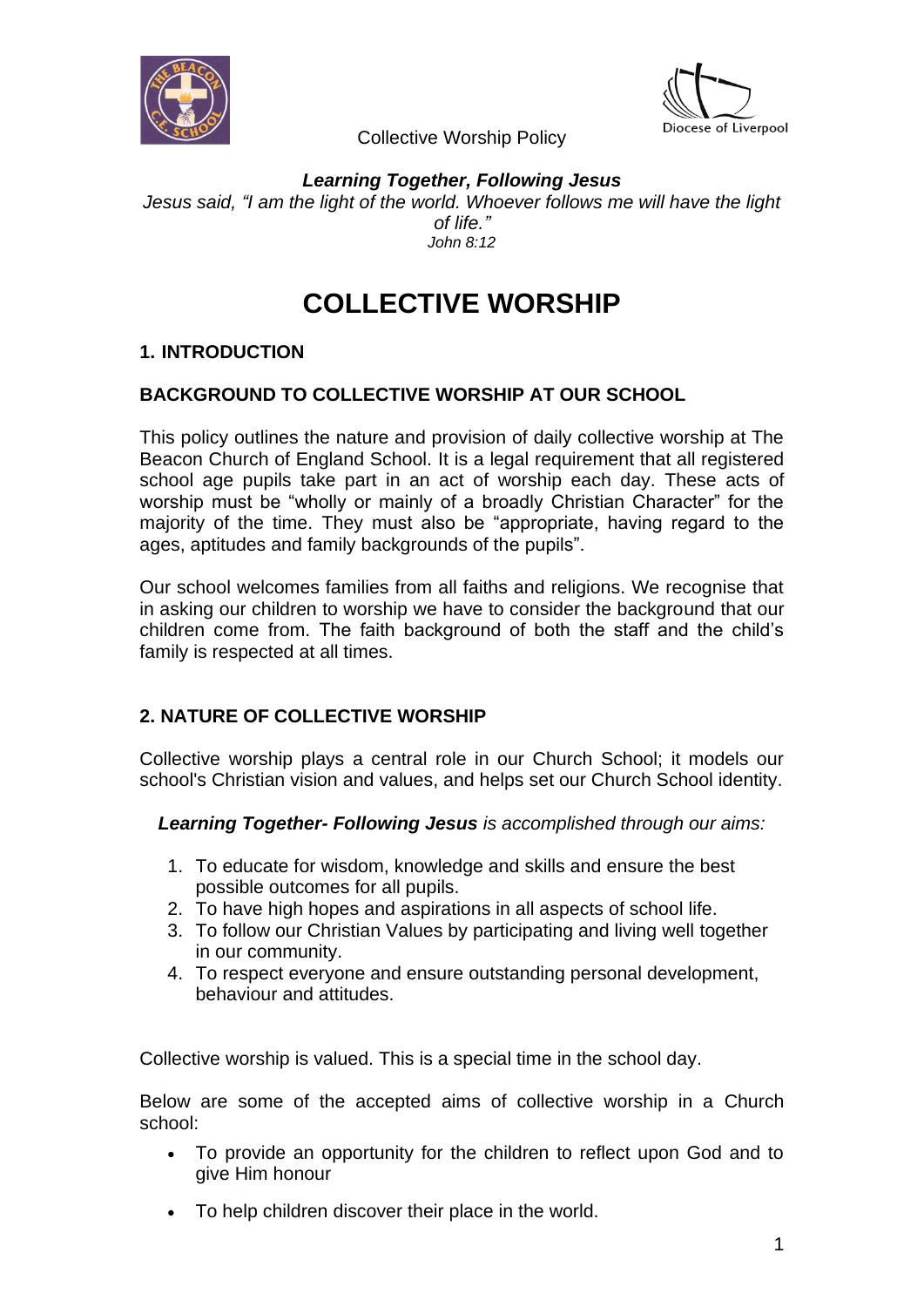



## *Learning Together, Following Jesus*

*Jesus said, "I am the light of the world. Whoever follows me will have the light of life." John 8:12*

- To highlight and nurture the spiritual dimension through experiencing worship.
- To provide children with a vocabulary of worship and an experience of a wide variety of worship forms, including symbols and imagery.
- To provide an opportunity to celebrate major, and some minor, Christian festivals.
- To heighten awareness of the ultimate questions / realities of life and to provide the opportunity to reflect upon these. To support the search for meaning.
- To enable children to appreciate their worth and value to God, and to the community, and to respect the integrity of all individuals as children of God.
- To enable pupils to make effective use of silence in opportunities for reflection, contemplation, meditation and prayer.
- To celebrate gifts, talents and achievements.
- To establish, explore, and reinforce the common Christian values of the school community such as love, peace, kindness, compassion.
- To foster a feeling of community and belonging in the school through a sharing of experiences and feelings.
- To develop personal relationships and to encourage social development.
- To provide an opportunity to empathise with the needs of others.
- To provide an opportunity for children to become acquainted with people from the local and wider community, particularly the local church.
- To encourage respect and care for God's creation by a positive attitude to both local and global environmental issues.
- To foster feelings such as awe, wonder, thankfulness, mystery and joy.
- To give memorable and enjoyable experiences.
- To provide an opportunity to bring before God in prayer personal needs and those of others.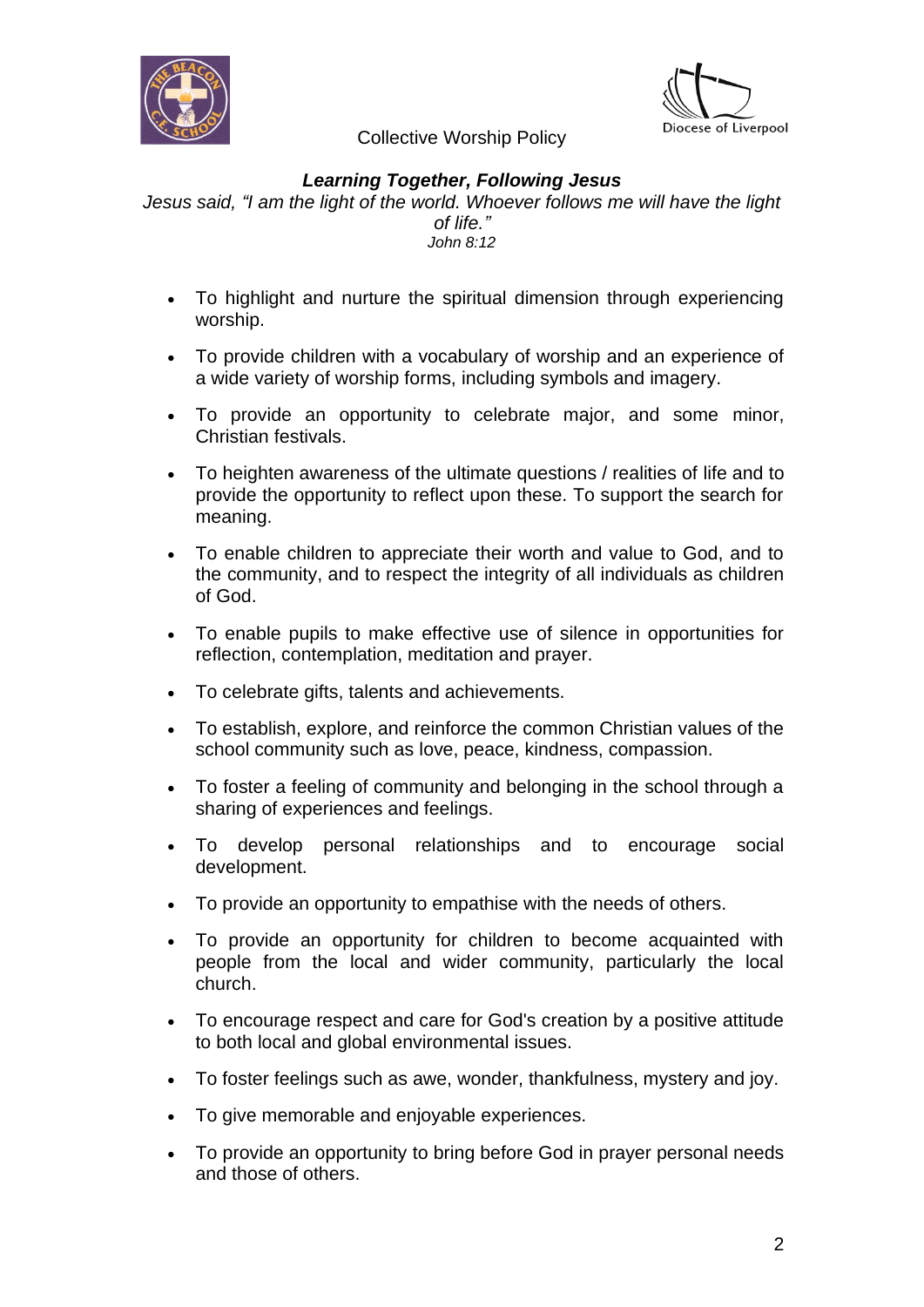



#### *Learning Together, Following Jesus*

*Jesus said, "I am the light of the world. Whoever follows me will have the light of life." John 8:12*

• To share with participants some of the central teachings of the Christian faith at an appropriate level, and thereby give them the encouragement to explore their own beliefs and understanding of God within a Christian framework.

Through our collective worship we aim to provide a caring and supporting environment for children to:

- Become increasingly aware of themselves as individuals and groups within the school and wider community.
- Grow in understanding of the feelings of the other people in every day situations and beliefs.
- Explore the language which people use to express their feelings.
- Deepen their sense of wonder about the world around them.
- Grow in confidence when making a presentation to the group or whole school.
- Respond freely to religious and/or spiritual stimulus.
- Acknowledge diversity and affirm each person's life stance, whether it be religious or not.
- Gives children the space to develop a reflective approach to life and the ability to express their reflections in traditionally religious ways or any other appropriate manner.

Worship both reflects and nurtures the ethos of the whole school. It encompasses all aspects of school life and all areas of the curriculum so that every member of staff and every pupil may feel involved. In particular school worship here develops the feeling of belonging to a community which is essential for personal development and spiritual growth.

WORSHIP OF A BROADLY CHRISTIAN CHARACTER

The majority of acts of worship must be of a "broadly Christian character", and those that are must reflect the broad traditions of Christian belief without being denominational.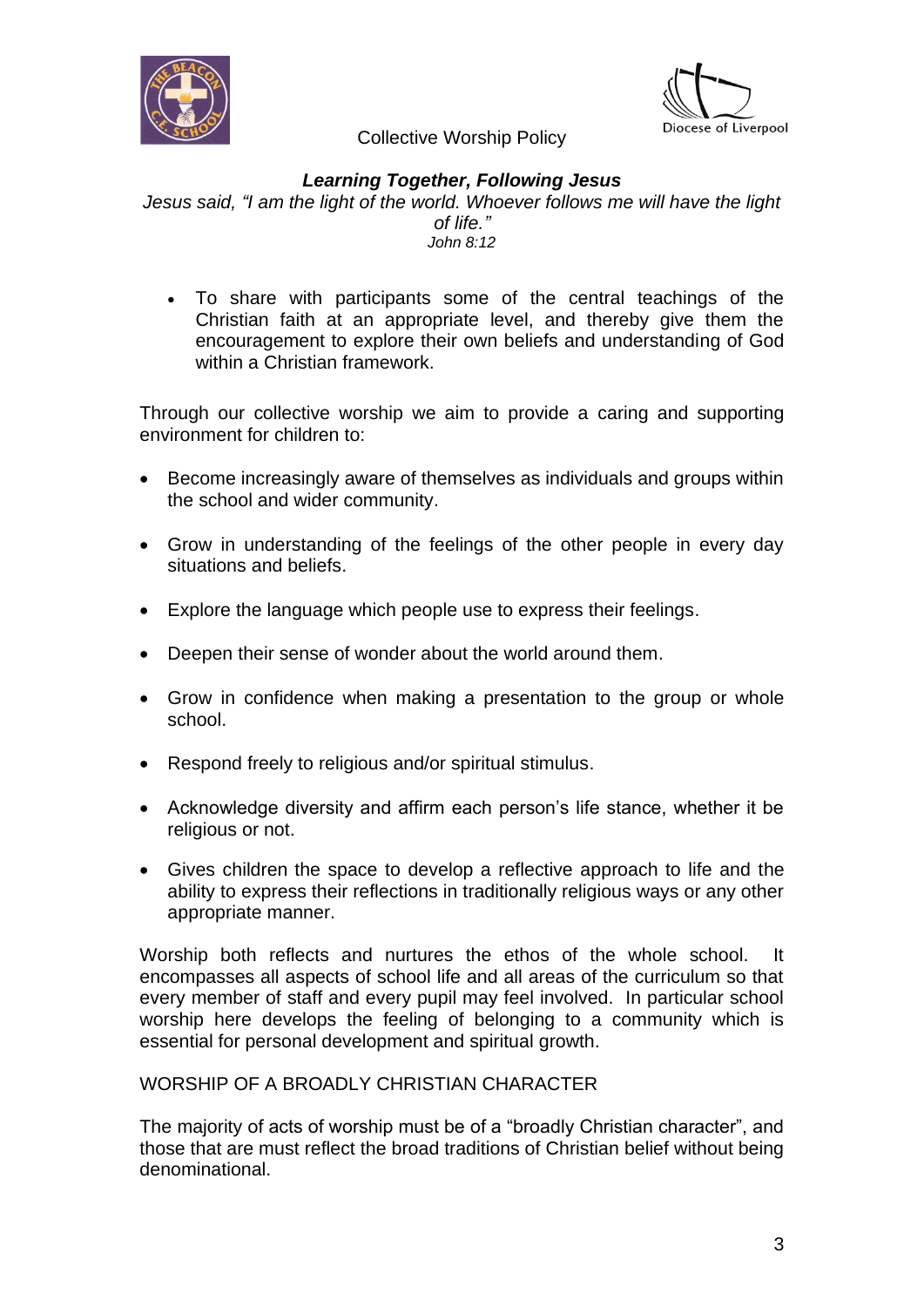



#### *Learning Together, Following Jesus*

*Jesus said, "I am the light of the world. Whoever follows me will have the light of life." John 8:12*

If we are to be inclusive in our worship in this school, taking the family backgrounds of the children into consideration, then, when according a special status to Jesus Christ, all pupils, whatever their beliefs, need to be respected. It is therefore appropriate in this school to tell stories of the life of Jesus, but inappropriate for all children to be required to address Him in prayer.

Many of the characteristics of Christianity are shared by all the faiths. It is important to concentrate on these as well as those specific to Christianity.

# **3. ORGANISATION OF COLLECTIVE WORSHIP**

The Head of School has overall responsibility for the organisation of Collective Worship.

Worship Warriors from Key Stage 2 are chosen to help with planning and taking assemblies.

Collective worship is organised as a single act of worship for all children (except those withdrawn by parents) on some days and as separate acts for children in different age groups on others. Our EYFS have in class collective worship.

Daily collective worship for the following groups are:

| Day                                                  | Time    | <b>Classes</b><br>involved | Led by                                                                   |
|------------------------------------------------------|---------|----------------------------|--------------------------------------------------------------------------|
| Monday                                               | 10.15am | Years 2, 5<br>and 6        | Head of School and<br>Worship Warriors on<br>Microsoft Teams.            |
|                                                      | 10.30am | Years 1, 3<br>and 4        | Head of School and<br>Worship Warriors on<br>Microsoft Teams.            |
| Tuesday $-$<br>Class Worship and<br>timetabled visit | 10.15am | Years 2, 5<br>and 6        | Class teacher/Rev. A<br>Maynard in church with<br>a different year group |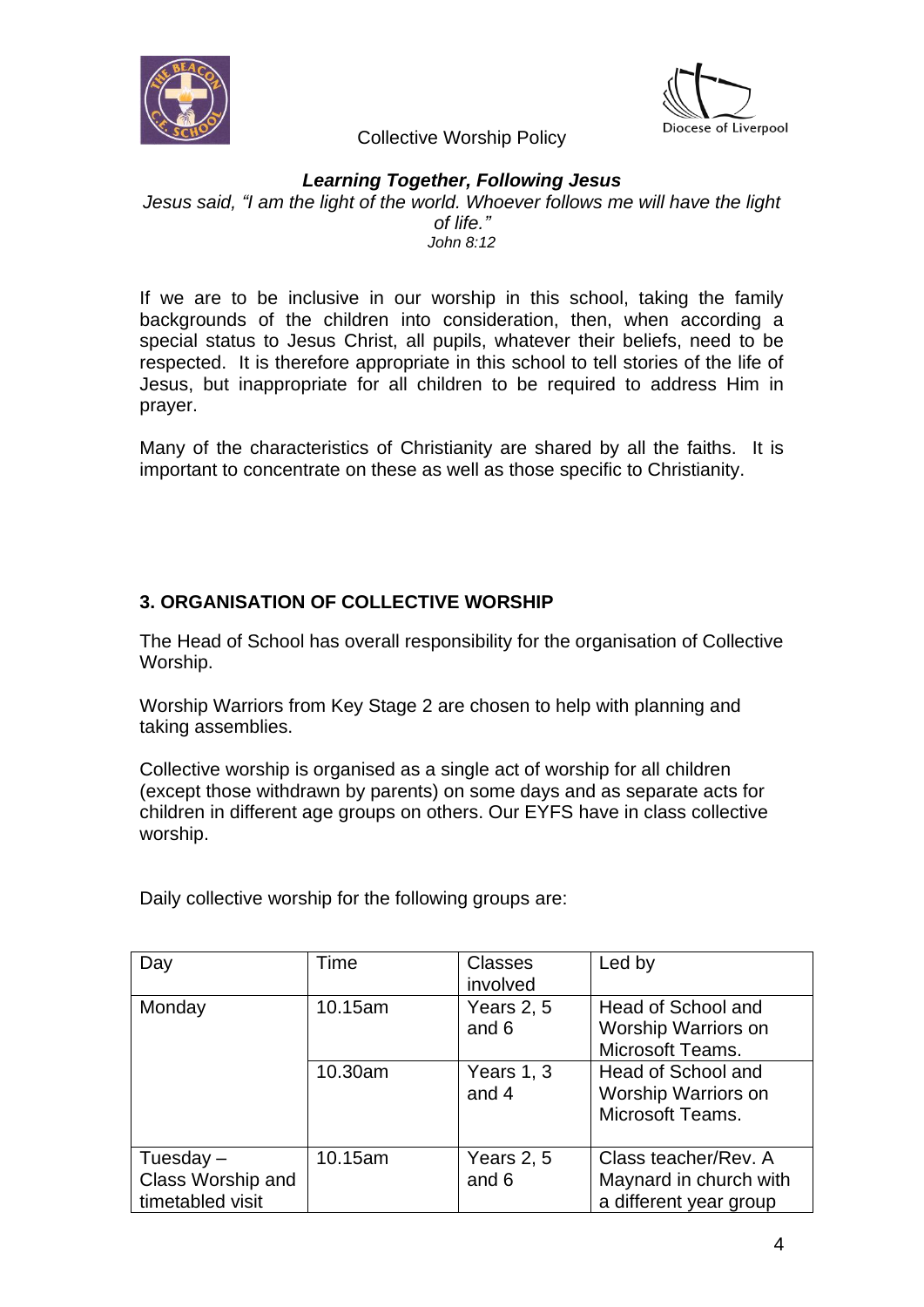



#### *Learning Together, Following Jesus*

*Jesus said, "I am the light of the world. Whoever follows me will have the light of life." John 8:12*

| from Rev. Adam           |          |              | each week.              |
|--------------------------|----------|--------------|-------------------------|
| Maynard                  | 10.30am  | Years 1, 3   | Class teacher/Rev. A    |
| (timetabled with a       |          | and 4        | Maynard in church with  |
| different year           |          |              | a different year group  |
| group each week)         |          |              | each week.              |
| Wednesday-               | 10.15 am | Years 2, 5   | With class teacher.     |
| Singing Worship          |          | and 6        | LBate timetabled in one |
|                          |          |              | class each week.        |
|                          | 10.30am  | Years 1, 3   | With class teacher.     |
|                          |          | and 4        | JJackson timetabled in  |
|                          |          |              | one class each week.    |
|                          |          |              |                         |
| Thursday $-$             | 10.15am  | Years 2, 5   | With class teacher.     |
| <b>Thinking Thursday</b> |          | and 6        |                         |
| (Using Picture)          | 10.30am  | Years 1, 3   | With class teacher.     |
| News Resource)           |          | and 4        |                         |
| Friday                   | 10.15    | Years $2, 5$ | Head of School and      |
| Celebration              |          | and 6        | Year 6 Prefects on      |
| Worship                  |          |              | Microsoft Teams.        |
|                          | 10.30    | Years 1, 3   | Head of School and      |
|                          |          | and 4        | Year 6 Prefects on      |
|                          |          |              | Microsoft Teams.        |
|                          |          |              |                         |
|                          |          |              |                         |

Each class will plan and lead a collective worship annually.

Music for listening and singing for collective worship will be organised by the Head of School.

Members of the local clergy are invited to take part in collective worship and to lead special services at least once every half term for example, for Harvest, for St. Georges Day, Christmas, Ascension, Pentecost and a Leavers Service.

We focus on a Christian value each half term over a 2 year cycle: generosity, compassion, perseverance, justice, service, truthfulness, respect, friendship, courage, thankfulness, forgiveness and trust.

We have a Collective Worship annual plan which includes Christian Values and major festivals from other religions.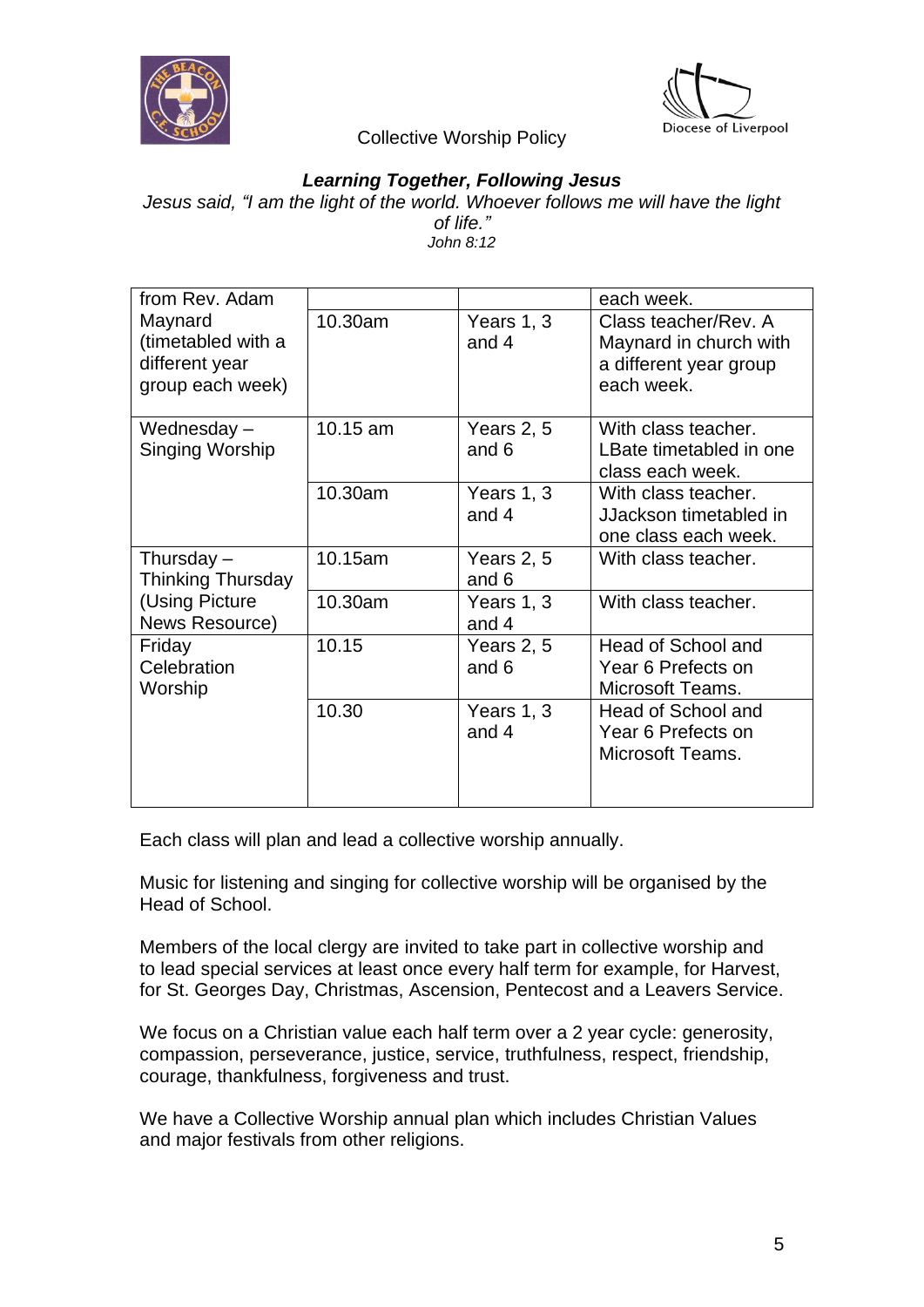



## *Learning Together, Following Jesus*

*Jesus said, "I am the light of the world. Whoever follows me will have the light of life." John 8:12*

#### **4. FORMAT OF COLLECTIVE WORSHIP**

Staff have agreed:

To have the following –

- **Music to listen to** as children enter the hall or listen on Microsoft Teams
- **Good Morning to the adult leading, Good Morning** everyone (not in class worship)
- Light a candle to indicate the start of collective worship Let's light a candle as we think about …….. (there may also be other visual foci on the worship table e.g. sometimes a cross but also other artefacts relating to the theme)
- **Opening greeting** e.g. The Lord be with you, and also with you.
- **Message / Story / Input / Drama**
- **Hymn or song to sing**
- **Let us pray** children can put their hands together and can say Amen at the end if they choose to. – Let's get ourselves ready to pray
	- o **Closing greeting** e.g. Go in peace to love and serve the Lord / In the name of Christ, Amen
- **Blow candle out**
- **Music to listen** to as children leave the hall.

#### **We have agreed to place a high priority on the involvement of children within collective worship.**

Resources used include the Diocese Prayer booklet e.g. Imaginor resources (Jack in the box, Roots and Fruits), A teacher's dozen complete fun sized assemblies, Values for life – A resource to support the teaching of Christian Values in Primary Schools from The Church of England, Picture News.

We use this time to encourage pupils to:

- Show interest in, and a concern for, members of the school community
- Celebrate special occasions together
- Show concern for the daily happenings in school life, the local community, the wider world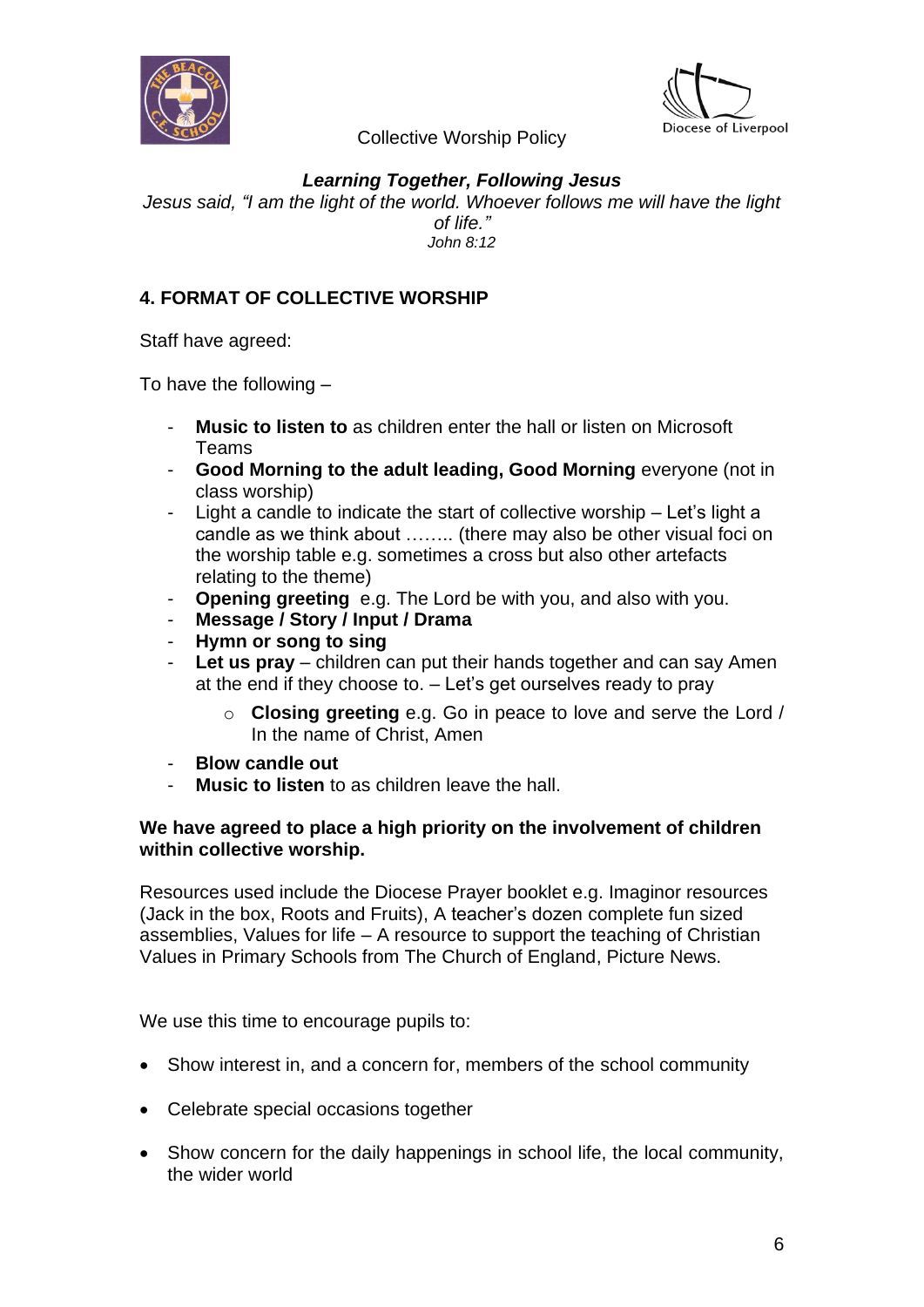



# *Learning Together, Following Jesus*

*Jesus said, "I am the light of the world. Whoever follows me will have the light of life." John 8:12*

- Share appreciation of worthwhile projects undertaken by groups within the school
- Explore and review the variety of values, attitudes, standards, manifested in religions and society
- Reflect upon dimensions of human life the wonderful, beautiful, joyful, heroic, humorous, tragic, sorrowful, solemn….;
- Reflect on the way in which humankind has expressed the deepest spiritual feelings, through the creative and expressive arts, scientific discovery, religious practice, service to God and other people.

# **5. PLANNING**

Each half term we have a theme which fits in with a value which we focus on. Within this theme we also celebrate significant events in the Christian calendar and other religious festivals. Each half term is planned carefully with the St. Georges Vicar. We also plan the use of visitors to enhance Collective Worship.

We see collective worship as an educational opportunity with clear objectives.

We evaluate worship by using a special worship book which is passed to each year group and all members of the school community are invited to make comments on what they liked about worship and how it can be even better.

#### **The following may be described as shared Christian elements of collective worship:**

- Using the Bible, either as a source book, or as an inspiration for themes and stories.
- Observing the cycle of the Church's Year Advent, Christmas, Lent, Easter, Pentecost, Saints Days.
- Learning and saying traditional prayers from a number of sources, in particular the Lord's Prayer and the Grace.
- Singing a wide variety of hymns, from traditional to rap.
- Using Christian symbols in worship and reflecting on their meaning e.g. cross, crucifix, bread and wine.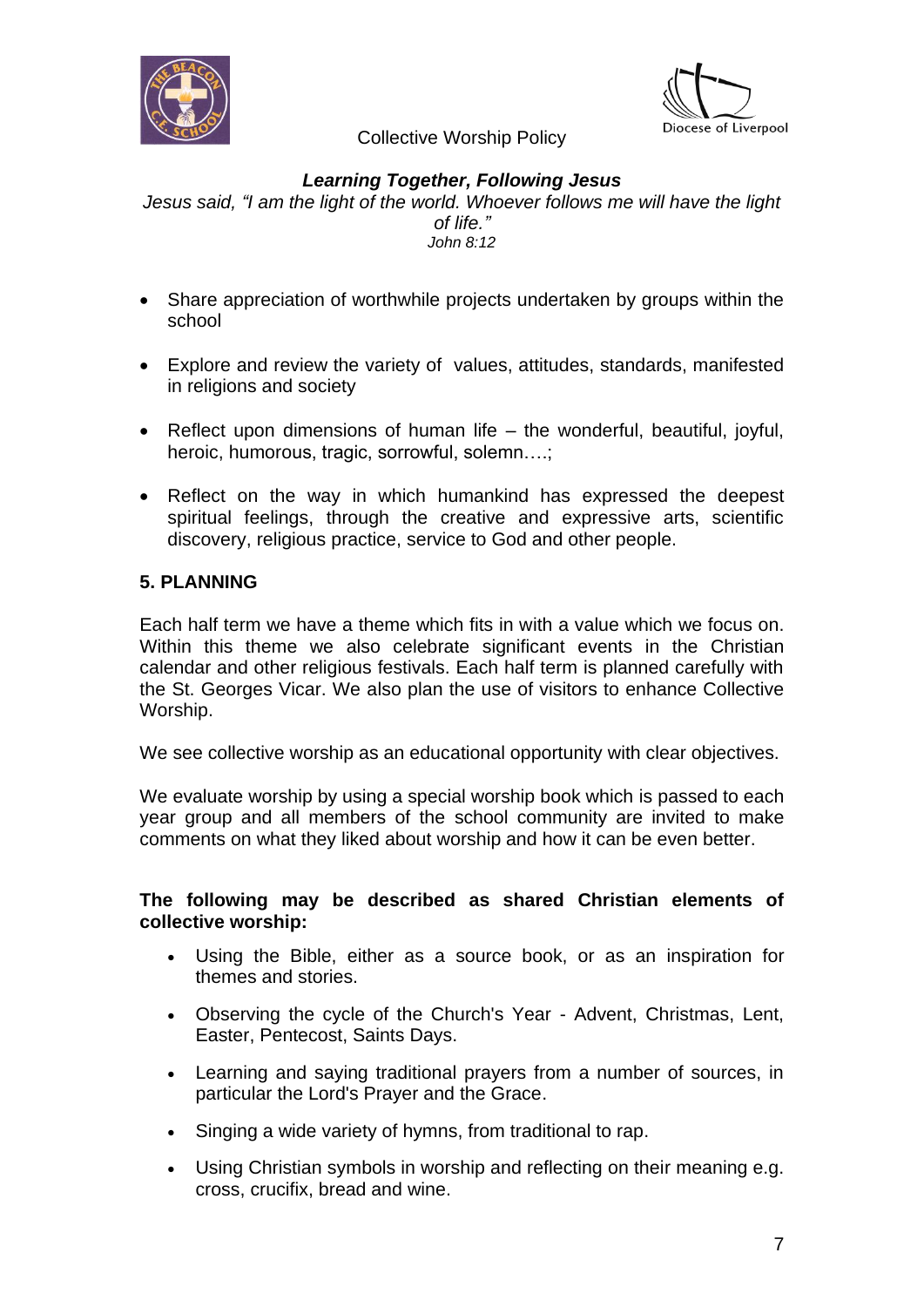



# *Learning Together, Following Jesus*

*Jesus said, "I am the light of the world. Whoever follows me will have the light of life." John 8:12*

- The use of prayer, silence and reflection.
- Using Psalms with simple responses.

# **Whilst these are more distinctively Anglican:**

- Using prayers from Common Worship
- Using Anglican sentences and responses e.g.
	- The Lord is here / His Spirit is with us
	- Peace be with you/ and also with you
	- Go in peace to love and serve the Lord / In the name of Christ, Amen
- Using Collects as a focus for worship
- Eucharist's
- Encouraging links with the worship of the local parish church

#### **We choose from a range of methods, including:**

- Pupil's contributions We use Worship and Ethos leaders to involve children in all aspects of worship.
- Sacred and secular stories / readings
- Dance / drama
- Prayer / songs / hymns / music
- Artefacts / natural materials
- Visual aids / focal points
- Dialogue / creative silence
- Visitors